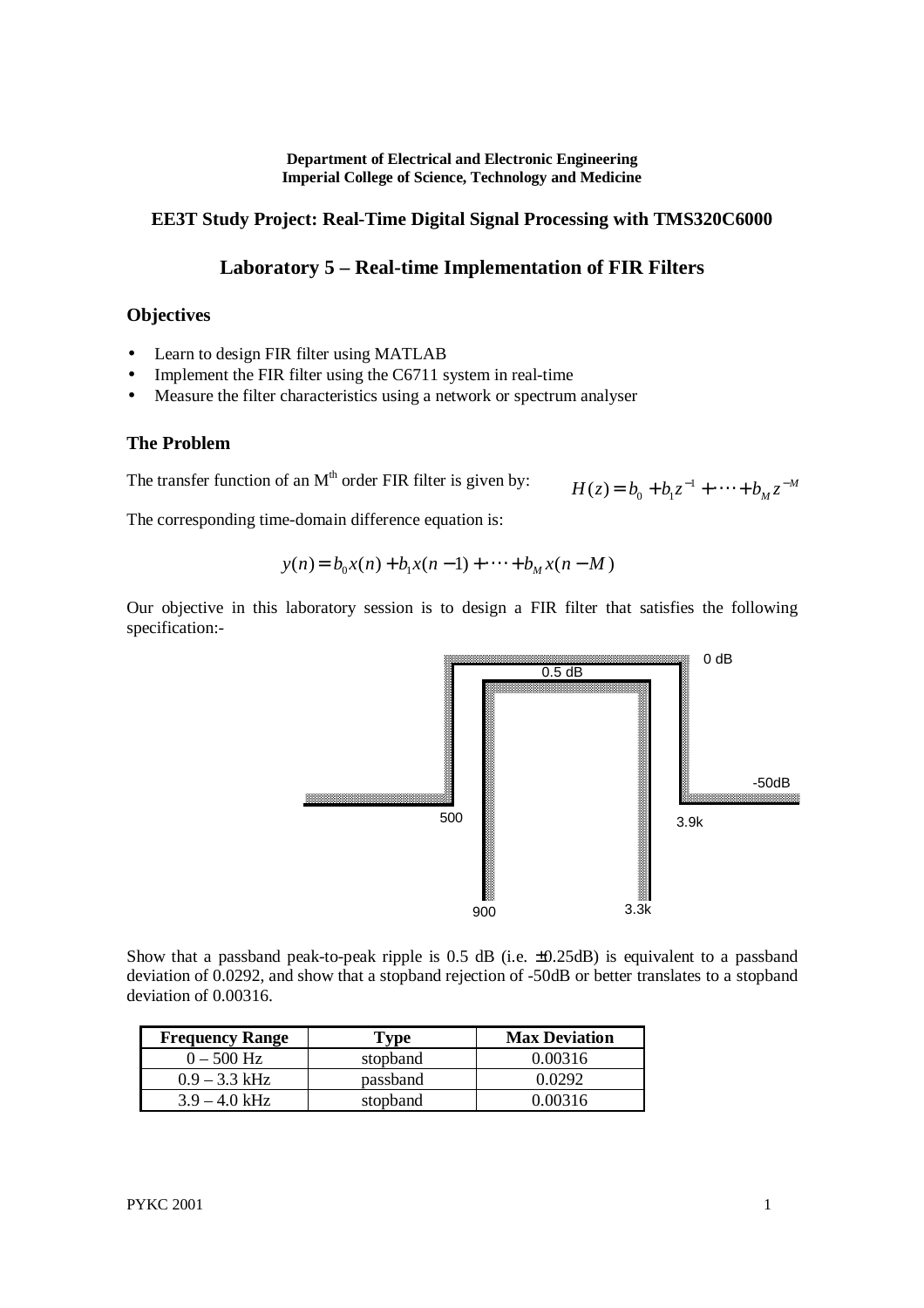## **Filter Design using MATLAB**

Your first step is to design this filter in MATLAB using the Park-McCelland algorithm. Read the description of MATLAB functions remez and remezord given in Appendix A. You may also find the function freqz useful in calculating the frequency response of the filter. Also remember that the sample frequency of the C6711 system is 8 kHz.

You should plot the frequency response of your filter showing clearly that the passband and stopband specifications are met. The resultant coefficients for your filter should be written into a text file called fir coef.txt in a format suitable for inclusion in a C program. For example, this file might contain:

```
// FIR filter coefficients
float b[ ] = \{1.0, 0.2356, -0.03987, ...};
```
Note that MATLAB output format is defaulted to only 5 significant decimal digits. Single precision floating point format used by C6711 has around 8 significant decimal digits. Therefore to use the maximum precision available, you must force MATLAB to use long format with the command: format long e.

## **Filter Implementation**

You should build this on top of the Lab 4 session on interrupt i/o. For the proper operation of the FIR filter, it is required that the current sample (read using the special function AD535 HWI read) and M-1 previous samples be processed at the same time, where M is the order of the filter. Therefore your interrupt service routine should perform the following tasks:

- $\triangleright$  Read one input sample from the codec
- Perform the delay operator  $z^{-1}$  to  $x(n-1)$  to  $x(n-M)$
- $\triangleright$  Perform the convolution function of the filter
- $\triangleright$  Output y(n) to the codec

Since this is interrupt driven, the main program you use should be essentially the same as the interrupt i/o program in lab 4.

Test your implementation with the following compiler optimization options: 1) no optimization; 2) with option  $-0$ ; 3) with option  $-0$ 2. Compare the number of instruction cycles required in each case.

### **Measurement of Filter Response**

Use one of the spectrum analysers in the laboratory to measure the frequency response of your filter working on the C6711 system. Compare the magnitude response of your implemented filter to that predicted by MATLAB.

## **Optional Extra**

If you have time, you may modify your design to implement the FIR filter in integer arithmetic only . Compare the implemented performance to the previous floating-point implementation.